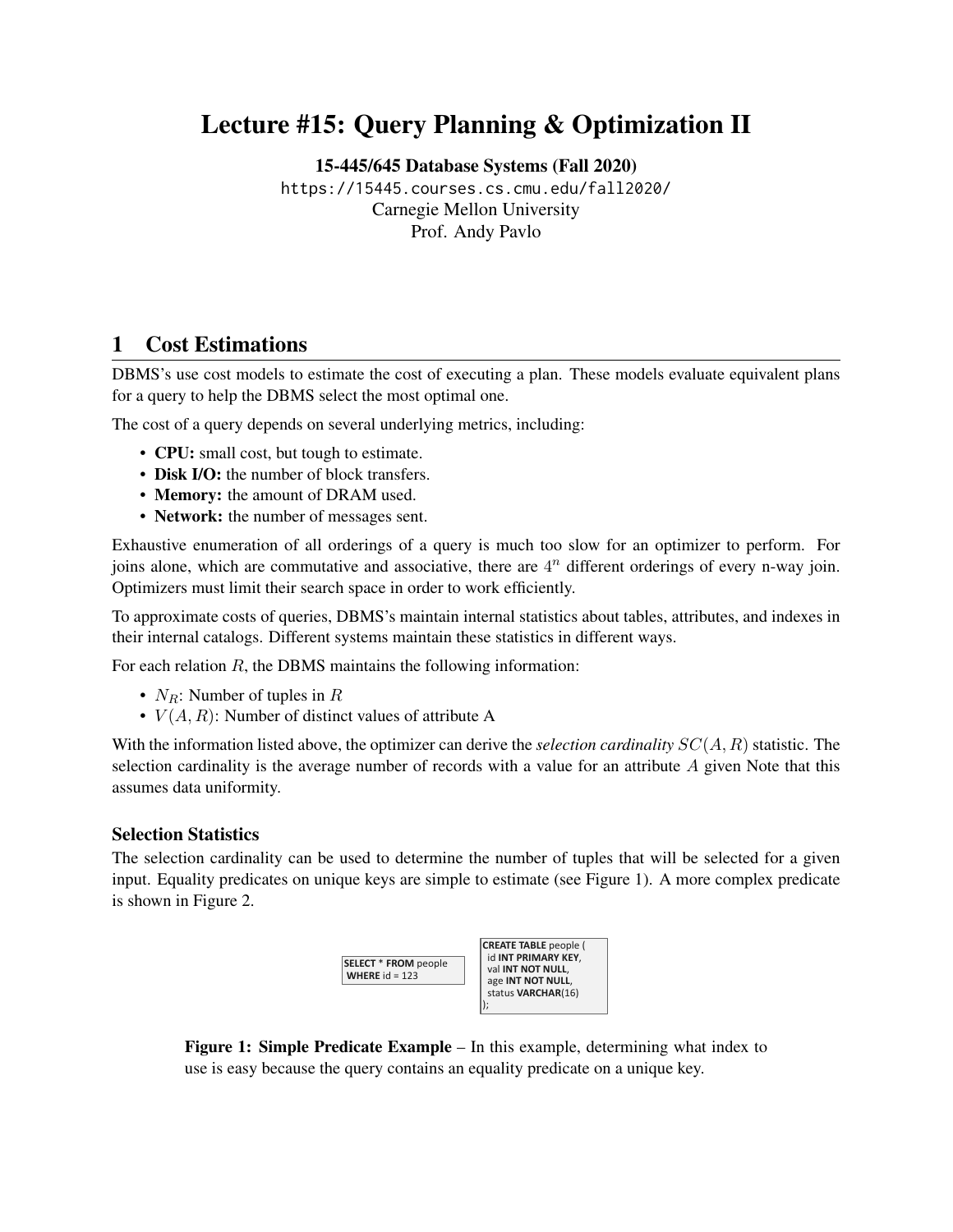| SELECT * FROM people | SELECT * FROM people    |
|----------------------|-------------------------|
| WHERE $val > 1000$   | <b>WHERE</b> age $= 30$ |
|                      | AND status = 'Lit'      |

<span id="page-1-1"></span><span id="page-1-0"></span>Figure 2: Complex Predicate Example – More complex predicates, such as range or conjunctions, are harder to estimate because the selection cardinalities of the predicates must be combined in non-trivial ways.





The *selectivity* (sel) of a predicate P is the fraction of tuples that qualify. The formula used to compute selective depends on the type of predicate. Selectivity for complex predicates is hard to estimate accurately which can pose a problem for certain systems. An example of a selectivity computation is shown in [Figure 3.](#page-1-1)

Observe that the selectivity of a predicate is equivalent to the probability of that predicate. This allows probability rules to be applied in many selectivity computations.

#### Selectivity Computation Assumptions

In computing the selection cardinality of predicates, the following three assumptions are used.

- Uniform Data: The distribution of values (except for the heavy hitters) is the same.
- Independent Predicates: The predicates on attributes are independent.
- Inclusion Principle: The domain of join keys overlap such that each key in the inner relation will also exist in the outer table.

### 2 Histograms

Real data is often skewed and is tricky to make assumptions about. However, storing every single value of a data set is expensive. One way to reduce the amount of memory used by storing data in a *histogram* to group together values. An example of a graph with buckets is shown in [Figure 4.](#page-2-0)

Another approach is to use a *equi-depth* histogram that varies the width of buckets so that the total number of occurrences for each bucket is roughly the same. An example is shown in [Figure 5.](#page-2-1)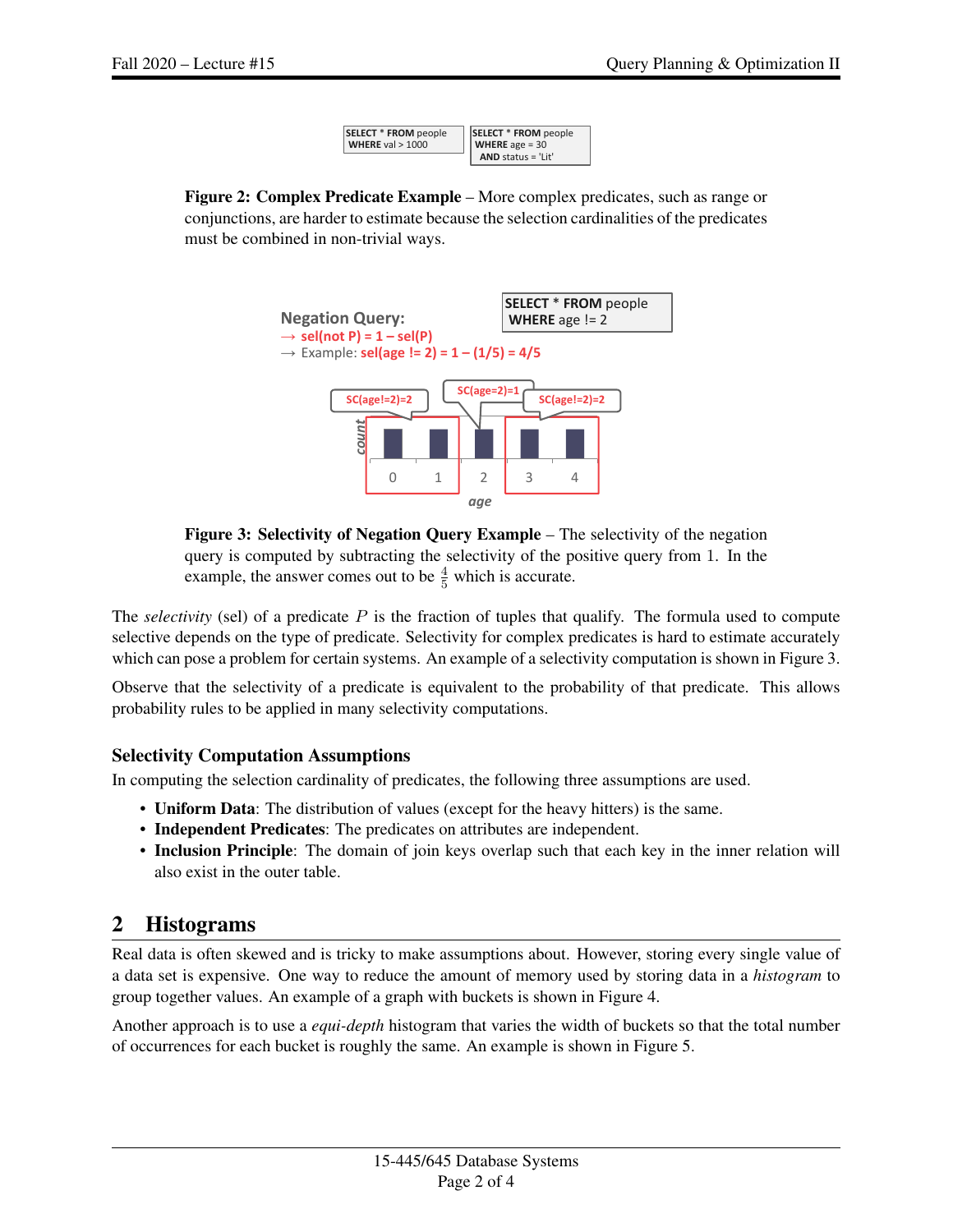<span id="page-2-0"></span>

<span id="page-2-1"></span>of the entire data set. The second figure is an equi-width histogram that combines Figure 4: Equi-Width Histogram: The first figure shows the original frequency count together the counts for adjacent keys to reduce the storage overhead.



Figure 5: Equi-Depth Histogram – To ensure that each bucket has roughly the same number of counts, the histogram varies the range of each bucket.

### 3 Sampling

<span id="page-2-2"></span>DBMS's can use *sampling* to apply predicates to a smaller copy of the table with a similar distribution (see [Figure 6\)](#page-2-2). The DBMS updates the sample whenever the amount of changes to the underlying table exceeds some threshold (e.g., 10% of the tuples).



Figure 6: Sampling – Instead of using one billion values in the table to estimate selectivity, the DBMS can derive the selectivities for predicates from a subset of the original table.

### 4 Plan Enumeration

After performing rule-based rewriting, the DBMS will enumerate different plans for the query and estimate their costs. It then chooses the best plan for the query after exhausting all plans or some timeout.